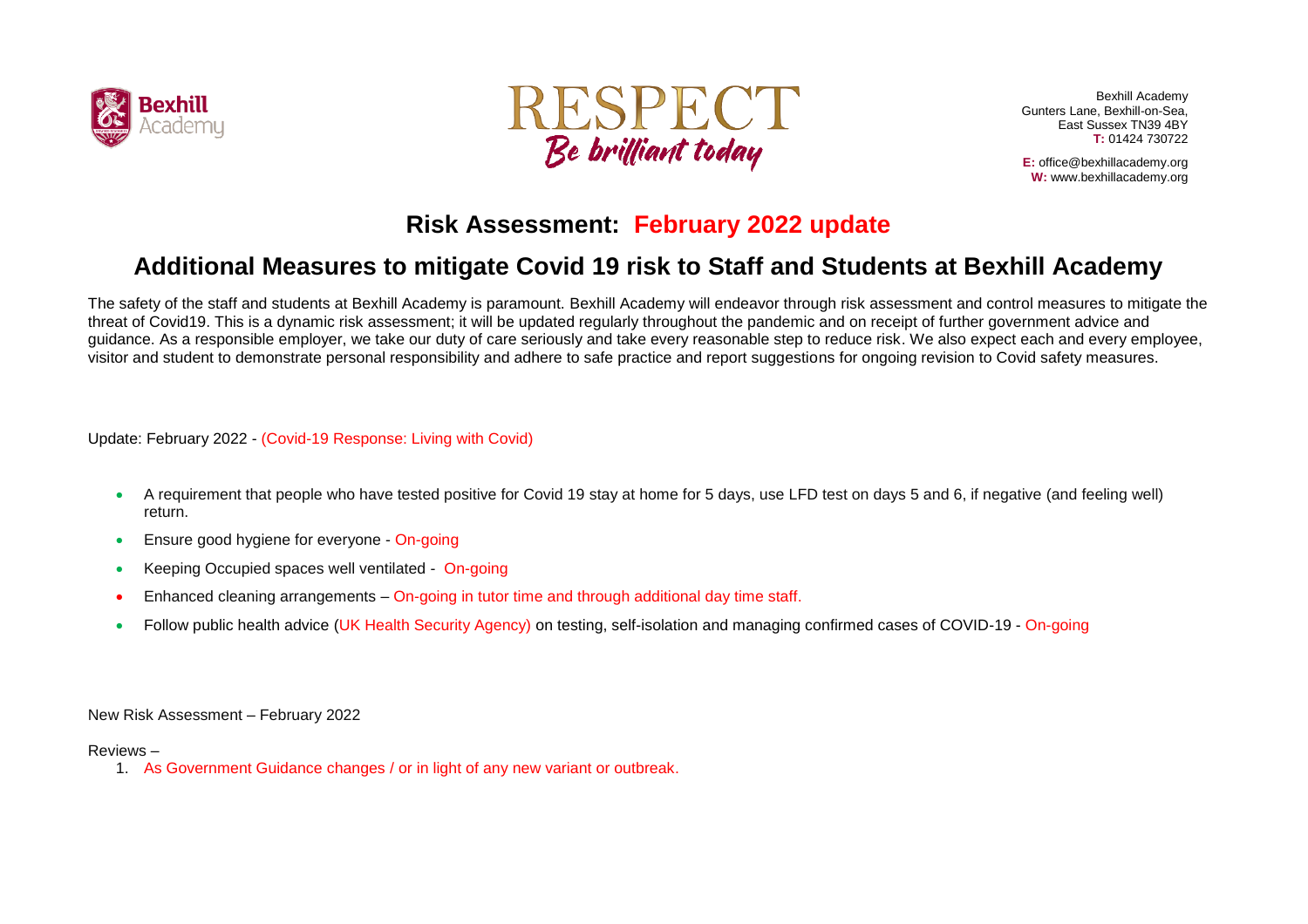| Hazard                                             | Who is at risk                                             | <b>ACTION TO MITIGATE RISK</b>                                                                                                                                                                                                                                                                                                                                                                                                                                                                                                                                                                                                                                                                                                                                                                                                                                                                                                                                                                                                                                                        | Additional and updated<br>information                                                                                                                                                                                                                                                                                                                                                                                                                                                                                                                                                    | <b>Comments</b>                                                                                                     |
|----------------------------------------------------|------------------------------------------------------------|---------------------------------------------------------------------------------------------------------------------------------------------------------------------------------------------------------------------------------------------------------------------------------------------------------------------------------------------------------------------------------------------------------------------------------------------------------------------------------------------------------------------------------------------------------------------------------------------------------------------------------------------------------------------------------------------------------------------------------------------------------------------------------------------------------------------------------------------------------------------------------------------------------------------------------------------------------------------------------------------------------------------------------------------------------------------------------------|------------------------------------------------------------------------------------------------------------------------------------------------------------------------------------------------------------------------------------------------------------------------------------------------------------------------------------------------------------------------------------------------------------------------------------------------------------------------------------------------------------------------------------------------------------------------------------------|---------------------------------------------------------------------------------------------------------------------|
| Contact with someone<br>suffering from coronavirus | $\bullet$ Staff<br>• Pupils<br>• Contractors<br>• Visitors | A requirement that people who are<br>$\bullet$<br>ill to stay at home.<br>Minimize contact with individuals<br>who are unwell by ensuring that<br>those who have coronavirus<br>(COVID-19) symptoms, or who<br>have someone in their household<br>engages with PCR testing.<br>Staff and students with<br>$\bullet$<br>symptoms of coronavirus<br>symptoms will seek advice from<br>(http://111.nhs.uk/covid-19)<br>Anyone with symptoms will<br>access testing and engage with<br>the NHS Test and Trace<br>process.<br>Staff with symptoms will obtain a<br>$\bullet$<br>PCR test.<br>Students with symptoms will<br>obtain a PCR test and follow<br>NHS advice (www.nhs.uk/)<br>If a symptomatic person comes<br>$\bullet$<br>into school, they will be sent<br>home immediately or isolated<br>until they can be picked up. In<br>the case of a symptomatic pupil<br>who needs to be supervised<br>before being picked up:<br>Only in exceptional<br>circumstances will staff take<br>symptomatic children home<br>using the Blue Bexhill Academy<br>Mini Bus. This vehicle has a | Ensuring that pupils, staff and<br>other adults do not come into the<br>school if they have coronavirus<br>(COVID-19) symptoms or test<br>positive for Covid 19,<br>"Close contacts" of a positive test<br>now do not need to self-isolate if<br>they have been double vaccinated<br>(age related) and the Vaccination<br>was more than 14 days ago. If<br>they are below the age of 18 and<br>6 months or are part of a<br>vaccination trial.<br>Partners of self-isolating adults do<br>not need to self-isolate<br>A person who has tested positive<br>on a LFD, should self-isolate. | 1. System<br>now in<br>place to<br>track and<br>monitor<br>this<br>2. Working<br>as<br>planned<br>3. Next<br>Update |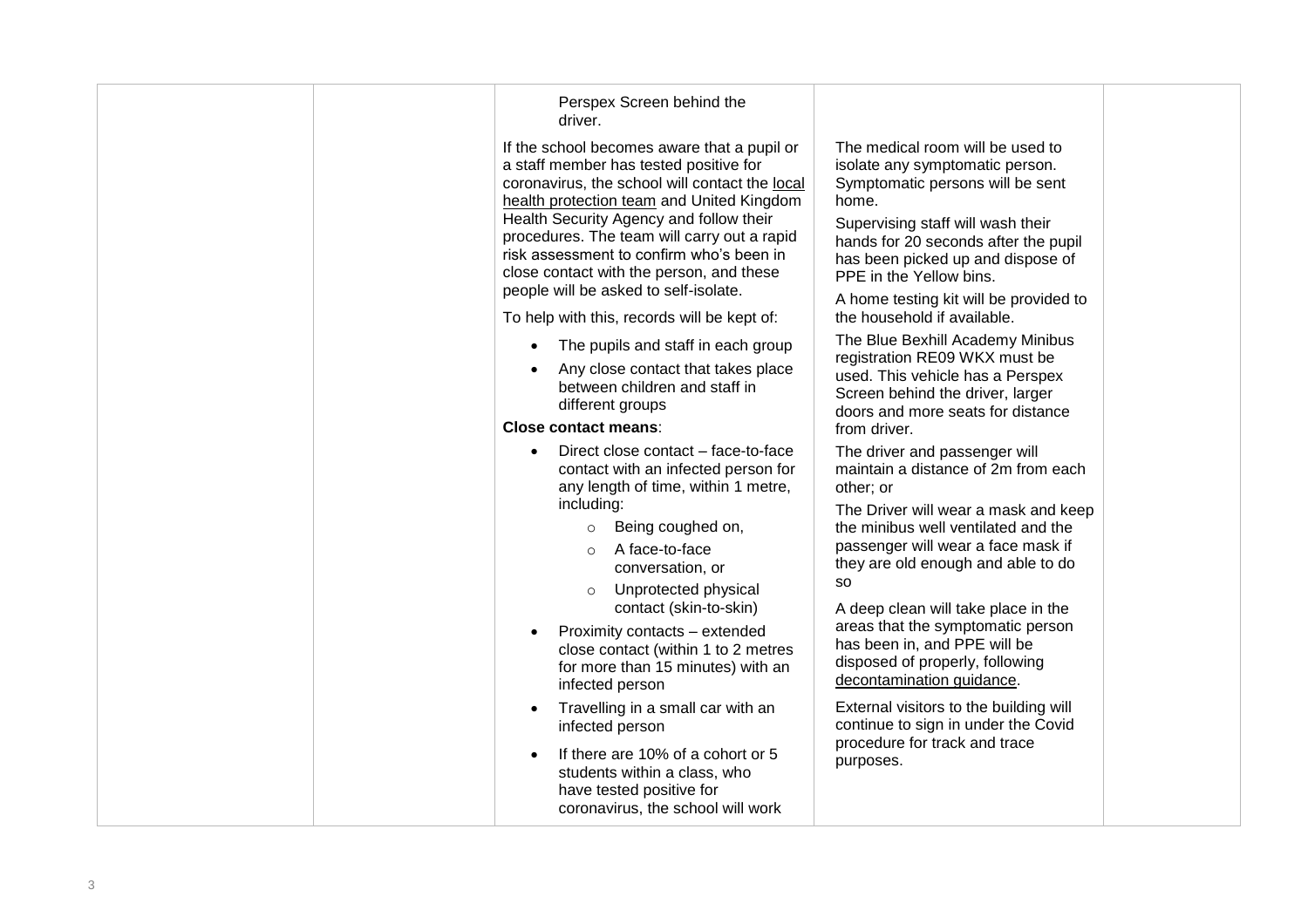|                                                                 |                                   | with the local health protection<br>team and United Kingdom                                                                                                                                                                                                            | Promote and engage with LFD<br>testing for staff and students twice |  |
|-----------------------------------------------------------------|-----------------------------------|------------------------------------------------------------------------------------------------------------------------------------------------------------------------------------------------------------------------------------------------------------------------|---------------------------------------------------------------------|--|
|                                                                 |                                   | Health Security Agency to<br>decide if additional action is<br>needed. Any advice given by the<br>team will be followed.                                                                                                                                               | per week where possible<br>Students, Staff and visitors can         |  |
|                                                                 |                                   | Staff who are concerned that a<br>$\bullet$<br>child in their class is exhibiting<br>Symptoms of Covid 19 (For<br>example excessive coughing)<br>should email admin and request<br>that a First Aider in PPE collects<br>the student from the class for<br>assessment. | choose to wear face coverings in<br>the school should they wish to. |  |
|                                                                 |                                   | 2 LFD tests, offered on entry in<br>$\bullet$<br>September 2021 - to all<br>students.                                                                                                                                                                                  |                                                                     |  |
|                                                                 |                                   | Staff to self-test using LCD twice<br>$\bullet$<br>each week.                                                                                                                                                                                                          |                                                                     |  |
|                                                                 |                                   | Students and staff can choose<br>$\bullet$<br>to use Face Coverings as<br>desired.                                                                                                                                                                                     |                                                                     |  |
| Contact with coronavirus<br>when getting to and from<br>school. | <b>Staff</b><br>Pupils<br>Parents | Students will be encouraged to<br>walk or cycle to school and<br>asked to avoid using public<br>transport where possible.                                                                                                                                              | Bike sheds will be allocated to<br>different key stages.            |  |
|                                                                 |                                   | Students in different key stages<br>$\bullet$<br>will finish at different times of the<br>day                                                                                                                                                                          |                                                                     |  |
|                                                                 |                                   | The school site will be closed to<br>$\bullet$<br>visitors / parents during the start<br>finish times to give space for<br>students to enter / exit the site                                                                                                           |                                                                     |  |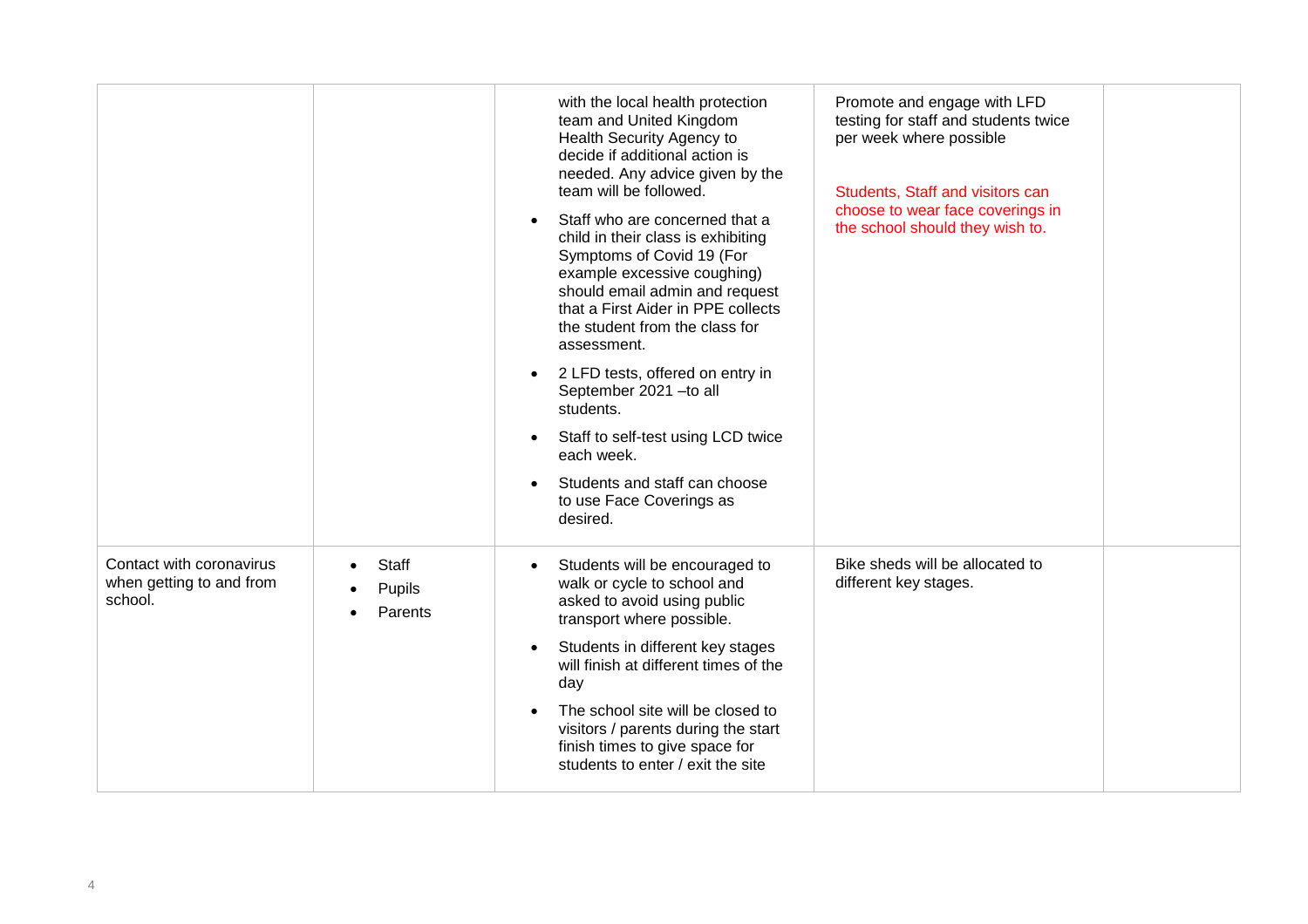|                                                         |                                                                       | Students will be encouraged to<br>$\bullet$<br>Sanitise hands on entry to the<br>building<br>Staff travelling with colleagues<br>$\bullet$<br>in the same car should consider<br>wearing a mask<br>Students travelling on buses or<br>$\bullet$<br>with other households in cars<br>Should consider wearing a face<br>mask unless exempt                                                                                                                                                                                                                                                                                                                                                                                                                                                                                            |                                                                                                                                                                                                                                                                                                                                                                                                                                                                                                                                                                                                                                                                                                                                                                                                                                             |                                                                    |
|---------------------------------------------------------|-----------------------------------------------------------------------|-------------------------------------------------------------------------------------------------------------------------------------------------------------------------------------------------------------------------------------------------------------------------------------------------------------------------------------------------------------------------------------------------------------------------------------------------------------------------------------------------------------------------------------------------------------------------------------------------------------------------------------------------------------------------------------------------------------------------------------------------------------------------------------------------------------------------------------|---------------------------------------------------------------------------------------------------------------------------------------------------------------------------------------------------------------------------------------------------------------------------------------------------------------------------------------------------------------------------------------------------------------------------------------------------------------------------------------------------------------------------------------------------------------------------------------------------------------------------------------------------------------------------------------------------------------------------------------------------------------------------------------------------------------------------------------------|--------------------------------------------------------------------|
| Spreading infection due to<br>touch, sneezes and coughs | <b>Staff</b><br>$\bullet$<br>Pupils<br>Contractors<br><b>Visitors</b> | Everyone in school will be encouraged and<br>reminded to:<br>Students, Staff and visitors can<br>$\bullet$<br>choose to wear face coverings in<br>the school should they wish to<br>Frequently wash their hands with<br>$\bullet$<br>soap and water for 20 seconds and<br>dry thoroughly using NHS<br>guidelines,<br>Clean their hands on arrival, after<br>$\bullet$<br>breaks, when students / staff<br>change rooms, before and after<br>eating, and after sneezing or<br>coughing<br>Be encouraged not to touch their<br>mouth, eyes and nose<br>Use a tissue or elbow to cough or<br>sneeze, and use bins for tissue<br>waste. A box of tissues will be<br>provided in each classroom.<br>Clean the desks at the end of each<br>$\bullet$<br>tutor time to ensure that each<br>classroom has been sanitised<br>during the day. | Hand washing facilities are provided<br>throughout the Academy<br>Hand sanitizer stations are now in<br>place in computer suits and located on<br>walls within the building. Hand<br>sanitizers are wall mounted behind the<br>teachers desk in every classroom<br>Pupils will be encouraged to learn<br>and practise these habits in lessons<br>and by posters put up across the<br>school.<br>Supplies for soap, hand sanitiser<br>and disposable paper towels and<br>tissues will be topped up regularly<br>and monitored to make sure they're<br>not close to running out.<br>Lidded bins for tissues have been<br>purchased; will be emptied<br>throughout the day.<br>Signage reminders in place to<br>remind staff and students.<br>Additional signage in place outside<br>the building for information for<br>visitors - re hygiene | 1. Effective?<br>2. Working<br>as<br>planned?<br>3. Next<br>Update |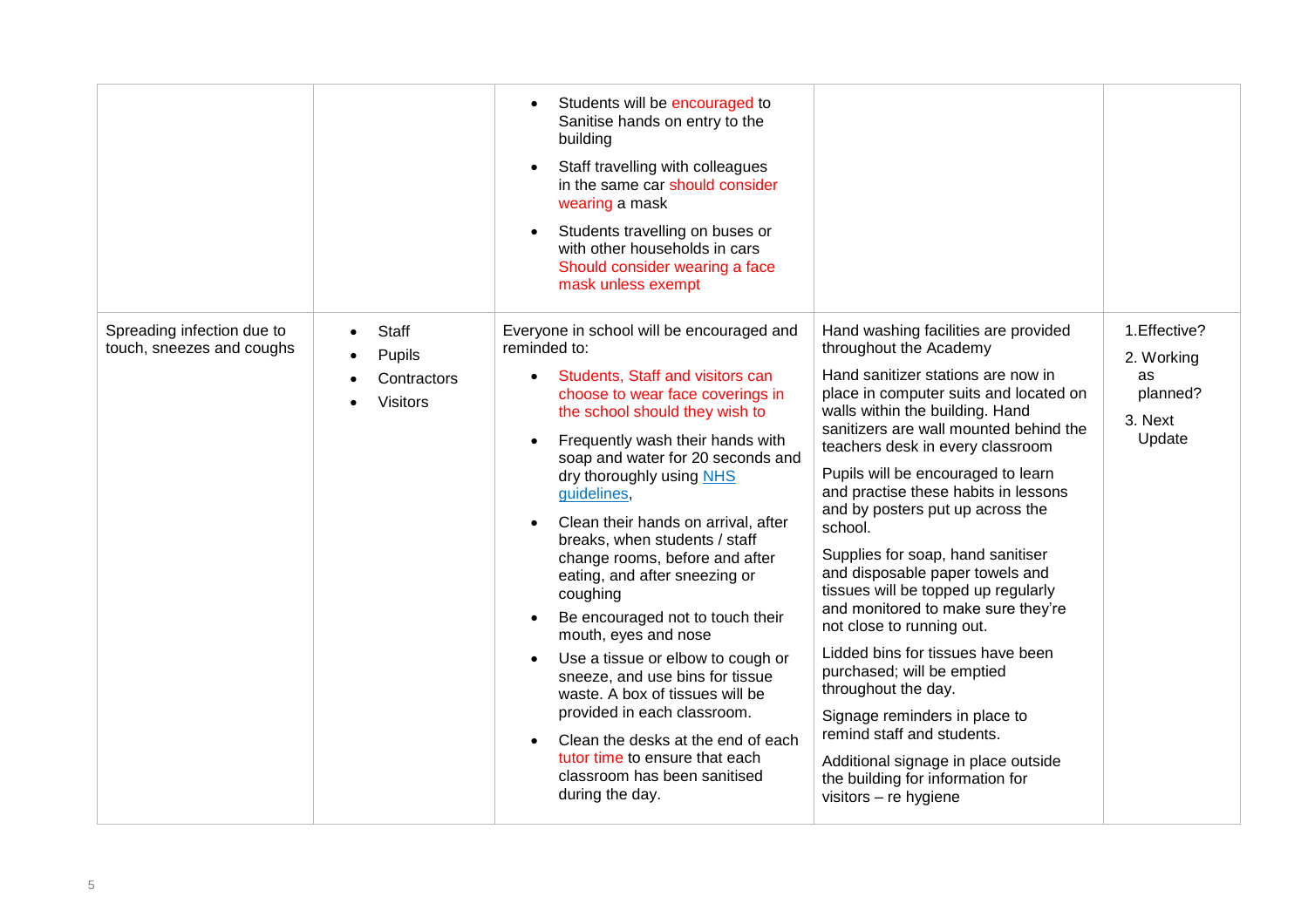|                                                         |                                                              | Hand gels have been provided in<br>$\bullet$<br>all classrooms (in dispensers for<br>staff use, behind the teachers desk)<br>Additional staff cleaning the<br>$\bullet$<br>frequently touched surfaces -<br>cleaned twice a day. All Heart<br>Space surfaces cleaned after each<br>break and lunch sitting (4). |                                                                                                                                                                                 |  |
|---------------------------------------------------------|--------------------------------------------------------------|-----------------------------------------------------------------------------------------------------------------------------------------------------------------------------------------------------------------------------------------------------------------------------------------------------------------|---------------------------------------------------------------------------------------------------------------------------------------------------------------------------------|--|
|                                                         |                                                              | Maintaining Air Flow:                                                                                                                                                                                                                                                                                           |                                                                                                                                                                                 |  |
|                                                         |                                                              | Heart Space vents will be open a<br>$\bullet$<br>much as possible.                                                                                                                                                                                                                                              |                                                                                                                                                                                 |  |
|                                                         |                                                              | Heart space internal and external<br>doors will be open as much as<br>possible                                                                                                                                                                                                                                  |                                                                                                                                                                                 |  |
|                                                         |                                                              | External classroom will have their<br>$\bullet$<br>windows open and used to ventilate<br>the class where possible                                                                                                                                                                                               |                                                                                                                                                                                 |  |
|                                                         |                                                              | All classrooms will have doors<br>hooked open to maintain air flow<br>and a throughput of air.<br>(Classrooms on the Heart Space<br>open doors when break / lunch are<br>not in session). (Balancing air flow<br>with maintaining a comfortable<br>temperature.                                                 |                                                                                                                                                                                 |  |
|                                                         |                                                              | School mechanical ventilation will<br>operate at all times.                                                                                                                                                                                                                                                     |                                                                                                                                                                                 |  |
| Spreading infection through<br>contact with coronavirus | Staff<br>Pupils<br>Parents<br>Contractors<br><b>Visitors</b> | Students will bring their own<br>$\bullet$<br>equipment to school - essential<br>stationary for work including pens,<br>pencils, rulers, calculator, reading<br>books.<br>Day cleaning staff will regularly<br>clean frequently touched surfaces                                                                | If a person with coronavirus symptoms<br>comes into school, a deep clean will<br>take place in the areas that the person<br>has been in, following decontamination<br>guidance. |  |
|                                                         |                                                              |                                                                                                                                                                                                                                                                                                                 |                                                                                                                                                                                 |  |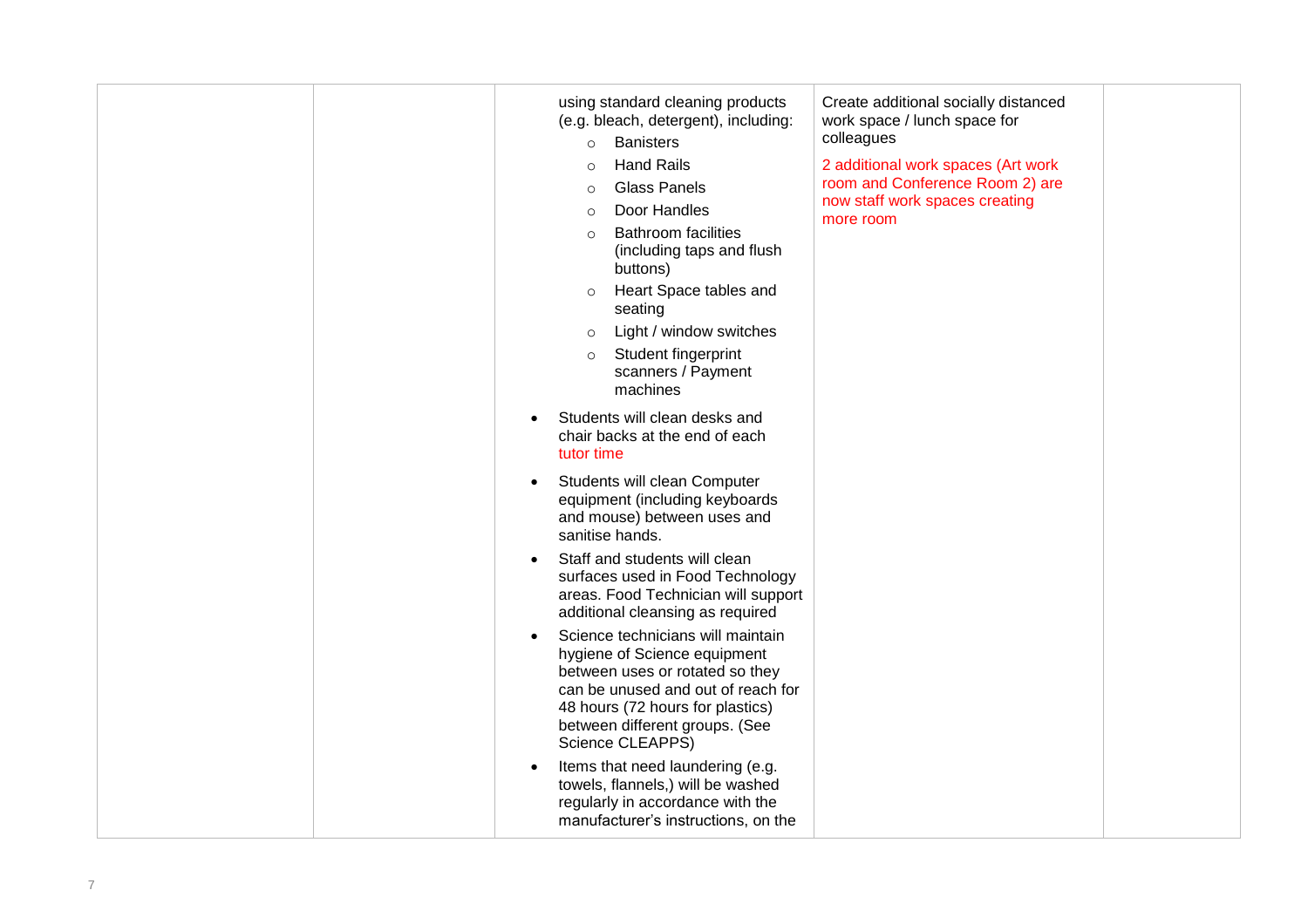|                                                                                                                             |                        | warmest water setting, these items<br>will not be shared between children<br>between washes.<br>In addition, areas of the school<br>$\bullet$<br>that are used by pupils will be<br>cleaned thoroughly at the end of<br>the day.<br>Staff will model good practice to<br>$\bullet$<br>demonstrate a culture of safe<br>practice<br>Staff will helpfully remind each<br>$\bullet$<br>other and students to follow<br>procedures if they lapse.<br>Maintain and encourage LFD<br>$\bullet$<br>testing at home twice per week,<br>where stocks remain<br>Maintenance of reminders<br>$\bullet$<br>through staff bulletin of protocols |                                                                                                                                                                                                                                                                                                                                                                                                                                                                                                                        |                                                                    |
|-----------------------------------------------------------------------------------------------------------------------------|------------------------|------------------------------------------------------------------------------------------------------------------------------------------------------------------------------------------------------------------------------------------------------------------------------------------------------------------------------------------------------------------------------------------------------------------------------------------------------------------------------------------------------------------------------------------------------------------------------------------------------------------------------------|------------------------------------------------------------------------------------------------------------------------------------------------------------------------------------------------------------------------------------------------------------------------------------------------------------------------------------------------------------------------------------------------------------------------------------------------------------------------------------------------------------------------|--------------------------------------------------------------------|
| Spreading infection due to<br>excessive contact and<br>mixing between pupils and<br>staff in lessons, offices and<br>rooms. | <b>Staff</b><br>Pupils | Windows will be opened at the end<br>$\bullet$<br>of lessons, or periodically in<br>lessons to refresh the air and<br>encourage air flow in each room.<br>Students will be encouraged to<br>bring and wear coats when the<br>weather demands it.<br>Students, Staff and visitors can<br>$\bullet$<br>choose to wear face coverings in<br>the school should they wish to<br>Pupils will be reminded to maintain<br>$\bullet$<br>their distance and not touch staff<br>or peers.<br>Pupils will remain seated side-by-<br>$\bullet$<br>side and facing forwards in class,                                                            | Music lessons - Will make<br>considerations for the best conditions<br>for lessons that involve singing,<br>chanting, shouting or playing<br>instruments.<br>Supply teachers, peripatetic teachers<br>and other temporary staff will be told to<br>minimise contact and maintain as much<br>distance as possible from other staff.<br>Staff will try to maintain at least 1 metre<br>distance when having a discussion.<br>Face to face conversations must be 1 -<br>2 metres apart and must not exceed 10<br>minutes. | 1. Effective?<br>2. Working<br>as<br>planned?<br>3. Next<br>Update |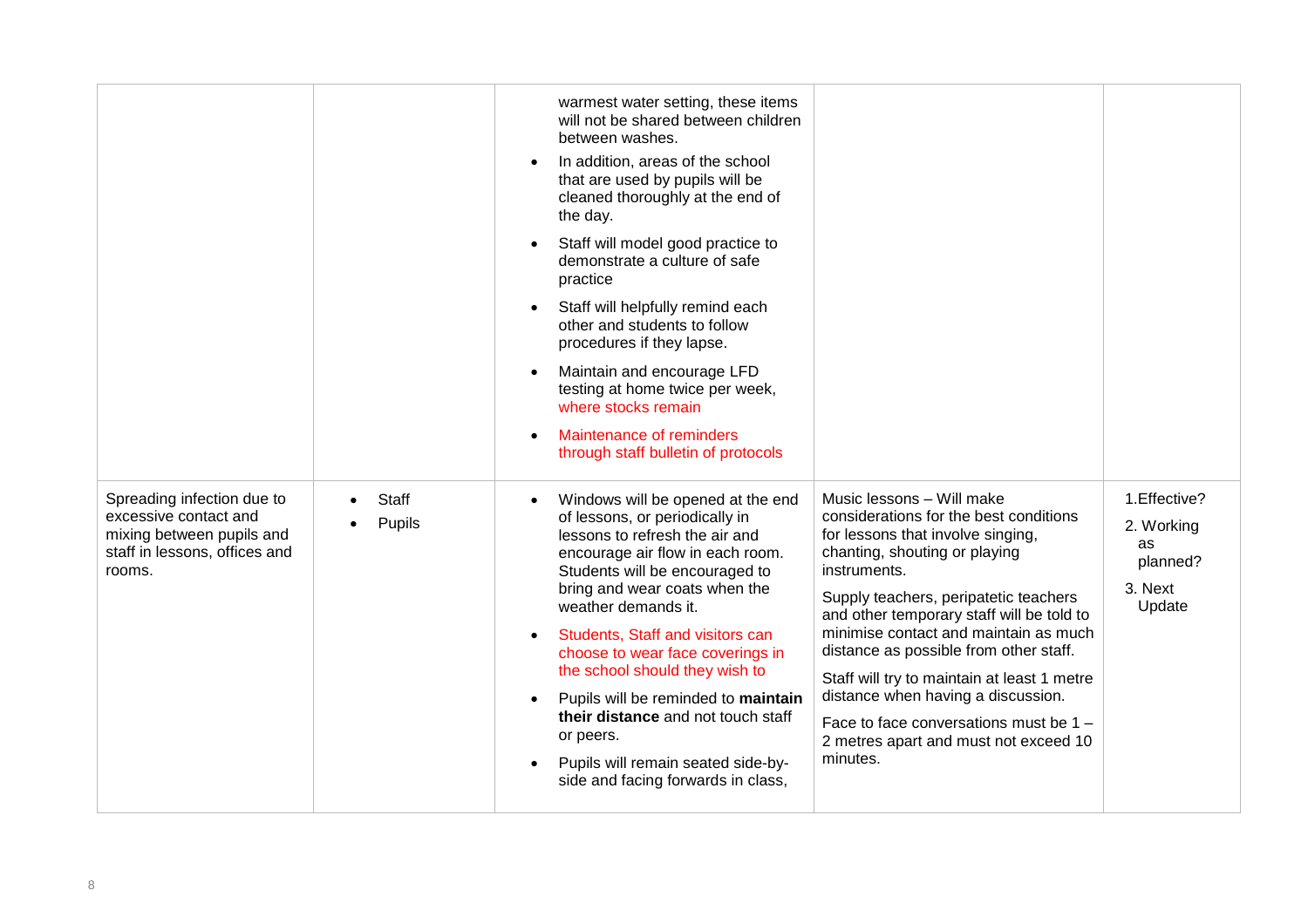| unnecessary furniture will be kept<br>in the roof until further notice.                                                                                                                                                                             |
|-----------------------------------------------------------------------------------------------------------------------------------------------------------------------------------------------------------------------------------------------------|
| Staff will be encouraged to still<br>$\bullet$<br>approach students from the side or<br>behind the student chair - all<br>classrooms where possible<br>configured to this.                                                                          |
| Staff will not allow students to touch<br>$\bullet$<br>or use their (staff) personal or other<br>equipment.                                                                                                                                         |
| Pupils will clean desk surfaces and<br>$\bullet$<br>back of chairs at the end of each<br>tutor time                                                                                                                                                 |
| Students will try not to share<br>$\bullet$<br>equipment.                                                                                                                                                                                           |
| Students will try to operate the<br>$\bullet$<br>hygiene practices identified above.                                                                                                                                                                |
| Any pupils with complex needs or<br>$\bullet$<br>who need close contact care will<br>have the same support as normal.<br>Staff will maintain a rigorous hand<br>washing hygiene.                                                                    |
| Specialists, therapists, clinicians<br>$\bullet$<br>and other support staff for pupils<br>with SEND will provide<br>interventions as usual. The same<br>support as normal. Staff will be<br>rigorous about hand washing and<br>respiratory hygiene. |
| Main internal fire doors will have<br>$\bullet$<br>contact locks fitted to enable<br>automated closing.                                                                                                                                             |
| All doors will be hooked to reduce<br>$\bullet$<br>contact with door surfaces where<br>possible. Staff and students to<br>sanitise after touching / opening                                                                                         |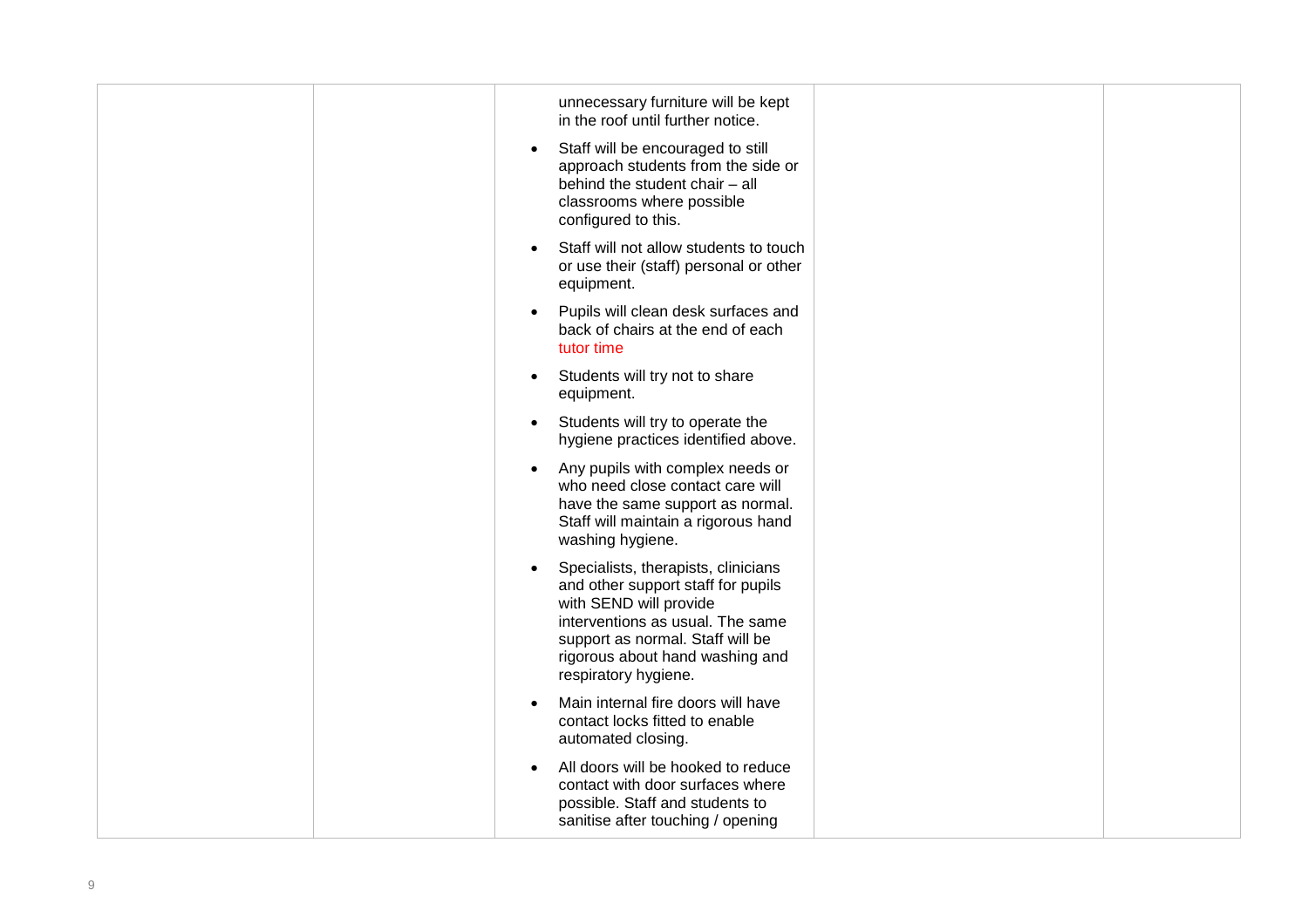|                                                                                                                |                        | doors. To be closed when the fire<br>alarm sounds.<br>Classrooms are all close to or<br>$\bullet$<br>adjacent to washing facilities.<br>Classrooms will be cleaned each<br>$\bullet$<br>evening.<br>Hand sanitizing units have been<br>$\bullet$<br>placed in all computing spaces.<br>Students will clean keyboards after<br>use<br>Hand sanitizer and cleaning<br>$\bullet$<br>equipment available in key<br>locations such as staff room,<br>library, admin offices and reception.<br>Students on the ground floor will<br>$\bullet$<br>exit classrooms at the end of<br>lessons via Fire Doors to relieve<br>number movement and close<br>contact in the Heart Space<br>All staff will maintain up to date<br>$\bullet$<br>Class Charts - checked regularly |                                                                                                                                                      |
|----------------------------------------------------------------------------------------------------------------|------------------------|-----------------------------------------------------------------------------------------------------------------------------------------------------------------------------------------------------------------------------------------------------------------------------------------------------------------------------------------------------------------------------------------------------------------------------------------------------------------------------------------------------------------------------------------------------------------------------------------------------------------------------------------------------------------------------------------------------------------------------------------------------------------|------------------------------------------------------------------------------------------------------------------------------------------------------|
| Spreading infection due to<br>excessive contact and<br>mixing between pupils and<br>staff around the building. | <b>Staff</b><br>Pupils | Students and staff can choose to<br>$\bullet$<br>wear face coverings in the school<br>should they wish to<br>Pupils will be taught and reminded<br>$\bullet$<br>to maintain their distance and not<br>touch staff or peers.<br>A one way system is in place in<br>$\bullet$<br>the Heart Space and "Up Stairs"<br>and "Down Stairs" clearly<br>marked on stair wells to avoid<br>crossing over of staff and<br>students at major move times of<br>the timetable.                                                                                                                                                                                                                                                                                                | 1.<br>Additional<br>member<br>of staff<br>employed<br>in the<br>mornings<br>to support<br>visitor<br>mask<br>wearing<br>2. Working<br>as<br>planned? |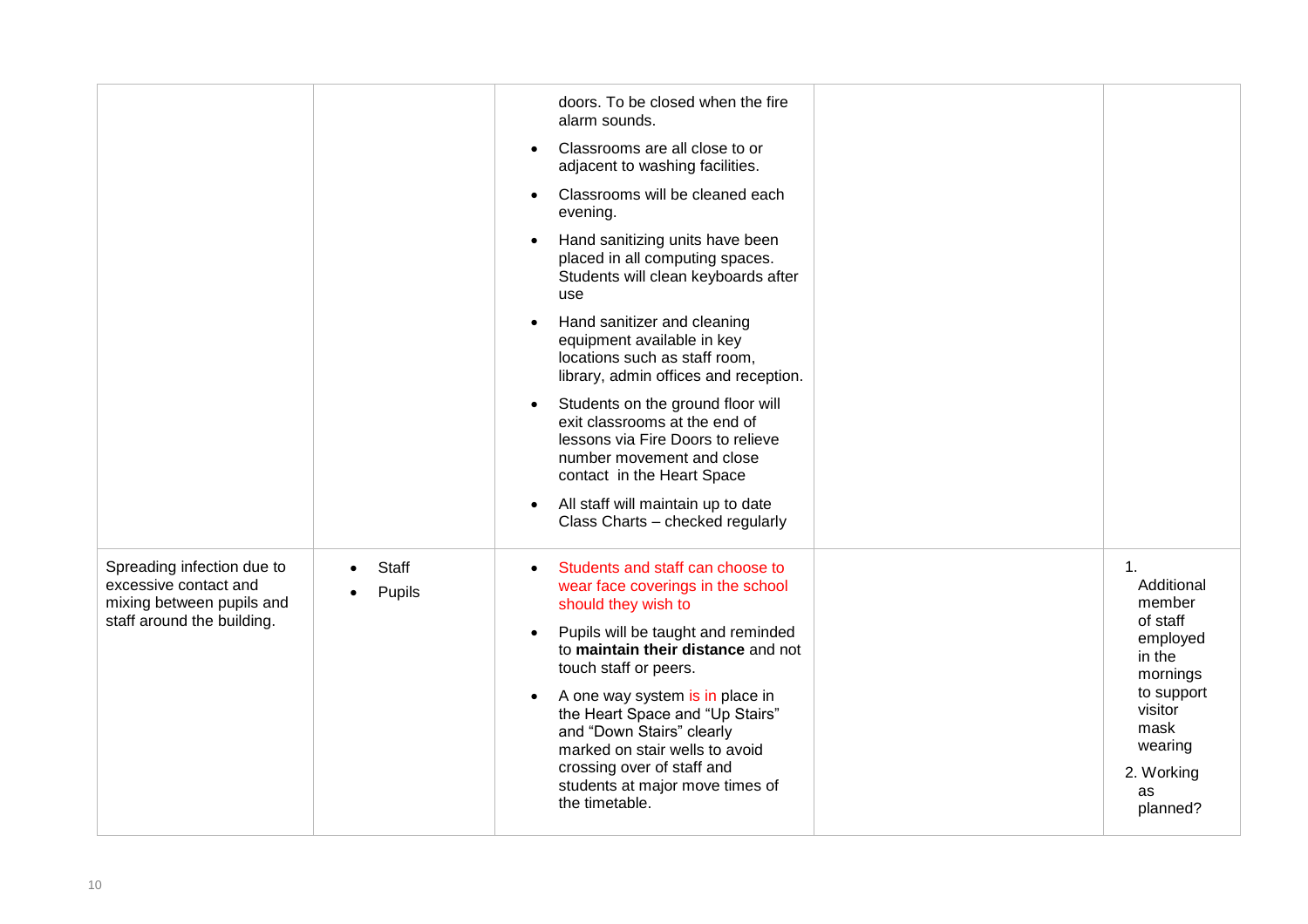| Key stage groups have maintained<br>$\bullet$<br>a staggered timetable, finish times,<br>assemblies, break and lunch time,<br>to avoid too many pupils being in<br>one place at the same time. See<br>Card times and timetable | 3. Next<br>Update |
|--------------------------------------------------------------------------------------------------------------------------------------------------------------------------------------------------------------------------------|-------------------|
| Students have been allocated<br>$\bullet$<br>seating spaces in the Heart Space                                                                                                                                                 |                   |
| Ground floor rooms will be exited<br>$\bullet$<br>directly to the outside via fire exits<br>where possible,                                                                                                                    |                   |
| The Heart Space will be cleaned<br>$\bullet$<br>between each break and lunch<br>usage.                                                                                                                                         |                   |
| Toilet use will be directed to those<br>$\bullet$<br>closest to each classroom area.                                                                                                                                           |                   |
| Increase in staff work space to<br>$\bullet$<br>enable staff to maintain distance<br>when working in internal work<br>room.                                                                                                    |                   |
| Where possible and practicable all<br>necessary visitors will be limited to<br>the meeting rooms at reception.<br>Areas will be sanitized immediately<br>before and afterwards.                                                |                   |
| All visiting professionals can<br>$\bullet$<br>choose to wear face coverings in<br>any area of the building.                                                                                                                   |                   |
| Meetings will continue to be offered<br>$\bullet$<br>to take place under the canopy<br>outside the front of the building<br>where the weather allows. Face to<br>face meetings should be limited by<br>time and distance       |                   |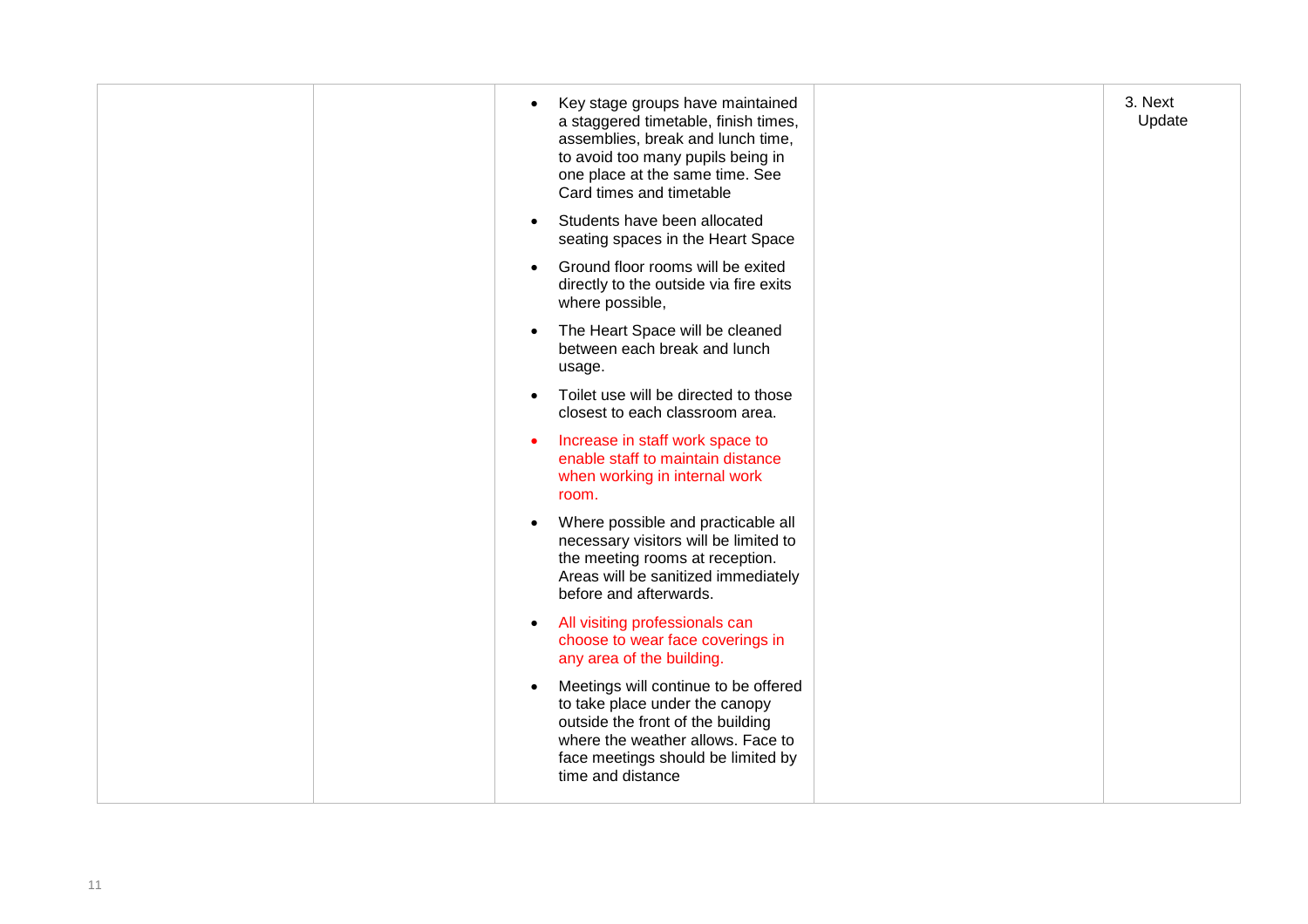| Spreading infection due to<br>lack of classroom hygiene          | <b>Staff</b><br>Pupils | All rooms will have enhanced<br>$\bullet$<br>cleaning prior to each day.<br>All classrooms will be equipped<br>$\bullet$<br>with Blue wash roll, a spray<br>sanitizer for desks and a hand<br>sanitizer. These will be<br>replenished as required and<br>immediately by request<br>Students will clean desks and<br>$\bullet$<br>chair backs each tutor time.<br>Staff will clean desks,<br>$\bullet$<br>equipment, books, workstations<br>that they come into contact with<br>and sanitise after contact.<br>Doors will be hooked to reduce<br>$\bullet$<br>contact with door surfaces where<br>possible. Staff and students to<br>sanitise after touching / opening<br>doors.<br>Students will try not share<br>$\bullet$<br>equipment |                                                                                                                        |                                                                    |
|------------------------------------------------------------------|------------------------|------------------------------------------------------------------------------------------------------------------------------------------------------------------------------------------------------------------------------------------------------------------------------------------------------------------------------------------------------------------------------------------------------------------------------------------------------------------------------------------------------------------------------------------------------------------------------------------------------------------------------------------------------------------------------------------------------------------------------------------|------------------------------------------------------------------------------------------------------------------------|--------------------------------------------------------------------|
| Spreading infection due to<br>lack of student / staff<br>hygiene | <b>Staff</b><br>Pupils | Staff and students to wash their<br>$\bullet$<br>hands / sanitise and dry<br>thoroughly as often as is<br>practical<br>Staff and students to clean their<br>$\bullet$<br>hands on arrival in the building<br>and reminded to do so before<br>and after lessons and eating,<br>and after sneezing or coughing<br>Catch it, bin it, kill it<br>$\bullet$<br>Clean / sanitise hands when<br>$\bullet$<br>contacting surfaces and<br>equipment                                                                                                                                                                                                                                                                                               | Notices replaced and updated<br>notices in place.<br>Plastic external hand sanitisers<br>replaced with metal versions. | 1. Effective?<br>2. Working<br>as<br>planned?<br>3. Next<br>Update |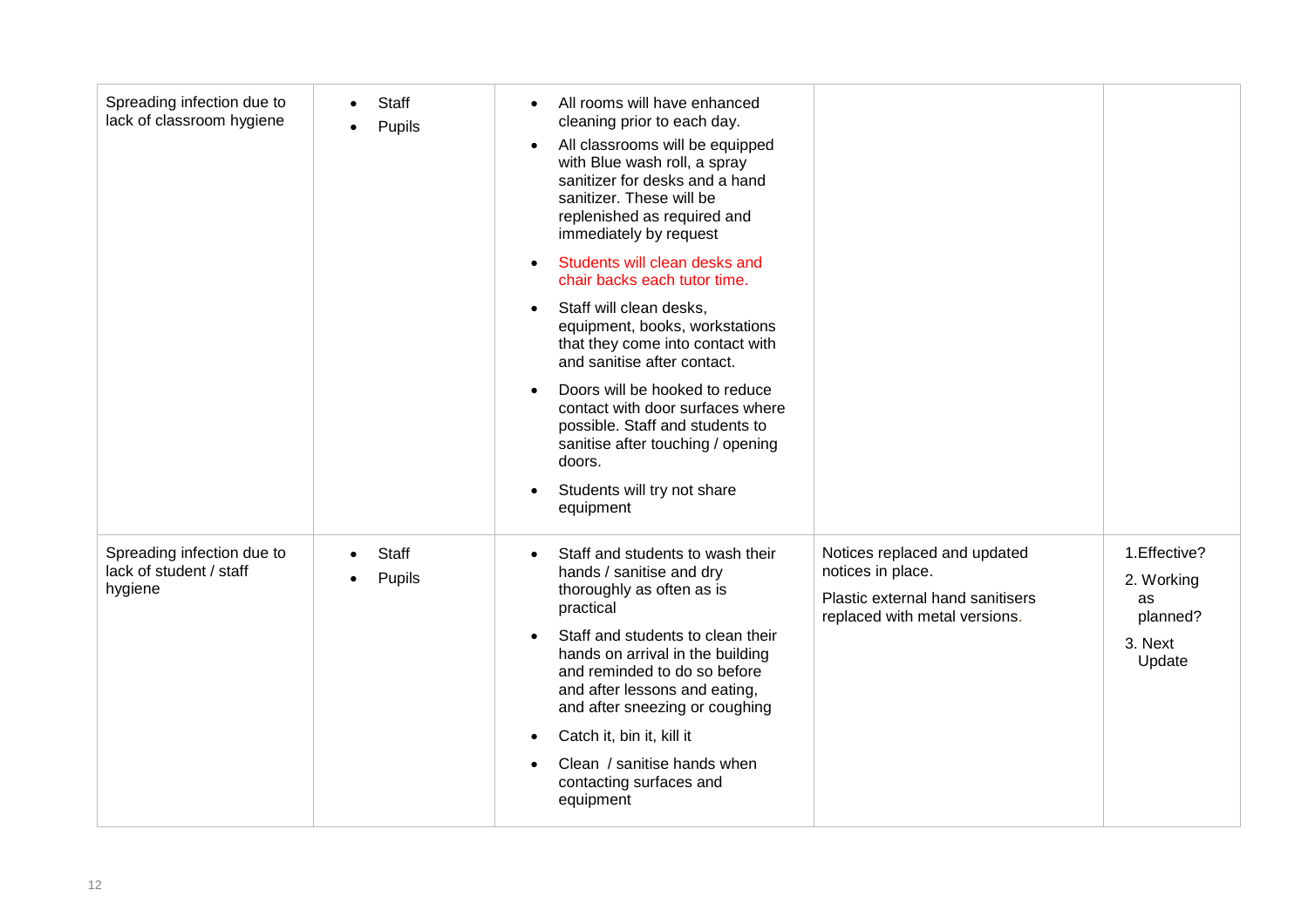|                                                                    |                        | Students will try not to share<br>$\bullet$<br>equipment with their peers e.g.<br>pens, pencils,<br>Students and staff can choose to<br>$\bullet$<br>wear face coverings in the school<br>should they wish to                                                                                                                                                                                                                                                                                                                                                                                                                                                                                                                                                                                                                                                                                                       |                                                                                                                                                                                                                                                                                                                                                                       |  |
|--------------------------------------------------------------------|------------------------|---------------------------------------------------------------------------------------------------------------------------------------------------------------------------------------------------------------------------------------------------------------------------------------------------------------------------------------------------------------------------------------------------------------------------------------------------------------------------------------------------------------------------------------------------------------------------------------------------------------------------------------------------------------------------------------------------------------------------------------------------------------------------------------------------------------------------------------------------------------------------------------------------------------------|-----------------------------------------------------------------------------------------------------------------------------------------------------------------------------------------------------------------------------------------------------------------------------------------------------------------------------------------------------------------------|--|
| Spreading infection due to<br>lack of awareness of the<br>building | <b>Staff</b><br>Pupils | Floor markings, one-way<br>$\bullet$<br>markings, stairwell markings,<br>signage, seat markers, wall /<br>door reminders in place.<br>Rooms with external windows<br>will be opened to maintain<br>ventilation frequently throughout<br>the day and at change of lesson.<br>Doors will continue to be hooked<br>to enhance air flow and<br>ventilation where possible<br>Air conditioning areas (internal<br>$\bullet$<br>spaces) will be set to acceptable<br>levels where they are not<br>switched off.<br>Downstairs main Heart Space<br>$\bullet$<br>doors to remain open for<br>through ventilation where<br>possible.<br>Protocol for washing hands in<br>$\bullet$<br>each toilet area.<br>Hand dryers will be cleaner<br>$\bullet$<br>regularly to support hand<br>washing.<br>Signage to remind staff and<br>$\bullet$<br>students to sanitise having<br>made contact with doors,<br>equipment, resources. | Staff to open external windows as<br>part of normal class routine set up.<br>Senior staff walk the building to open<br>up doors and window as required.<br>Reminders in the daily bulletin.<br>Students and Staff will be allowed to<br>wear a coat, scarf to cope with the<br>cold, due to the windows and doors<br>remaining open for air flow. (when<br>necessary) |  |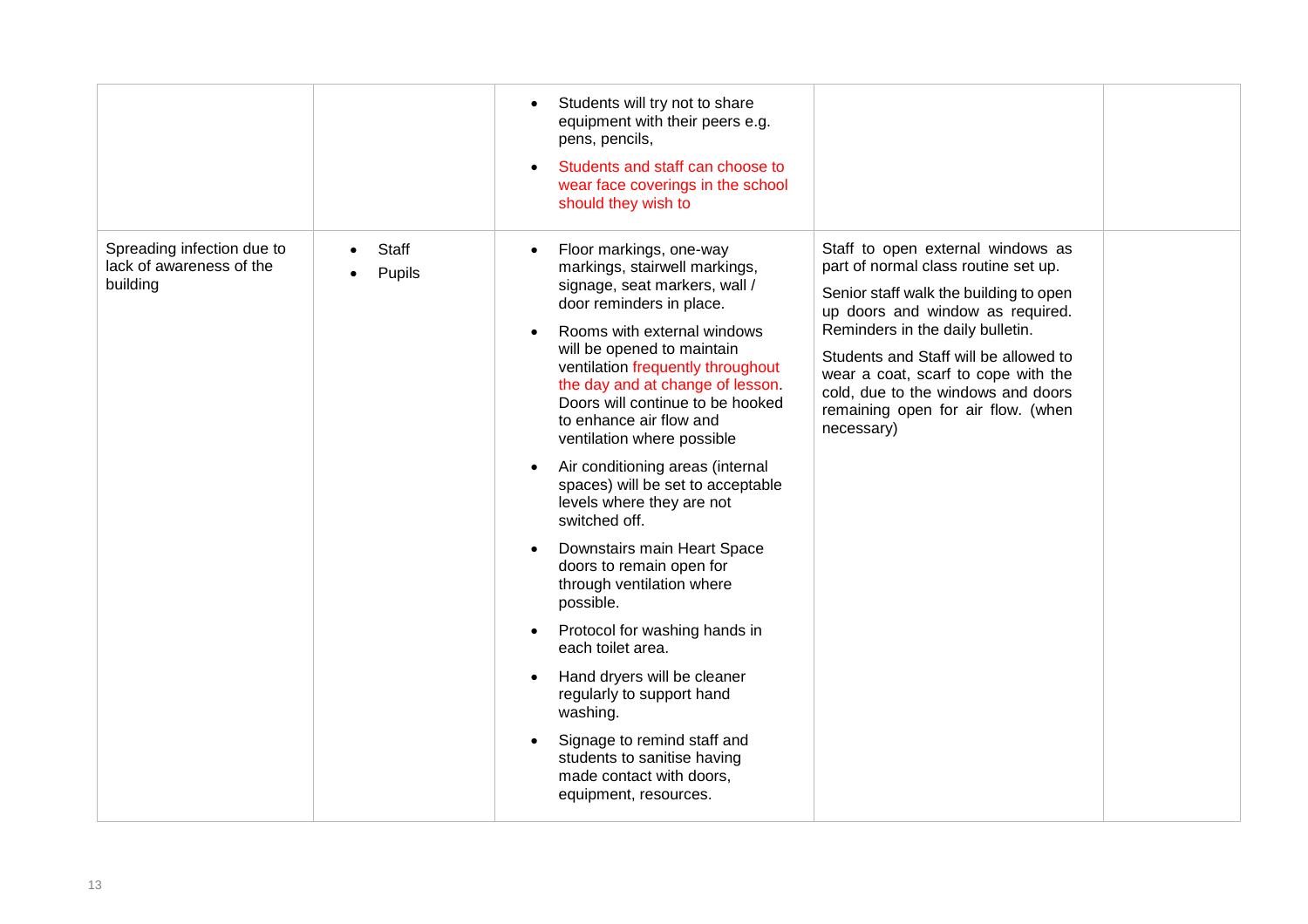| Spreading infection due<br>to frequently touching<br>objects        | <b>Staff</b><br>Pupils | Kit and equipment checks for<br>$\bullet$<br>students secure reduction in<br>attempted sharing.<br>All classrooms will be equipped<br>$\bullet$<br>with Blue wash roll, a spray<br>sanitizer for desks and a hand<br>sanitizer. These will be<br>replenished as required and<br>immediately by request<br>Students will clean desks and<br>$\bullet$<br>chair backs at the end of each<br>tutor time. (Daily midday clean)<br>Doors will be hooked to reduce<br>$\bullet$<br>contact with door surfaces where<br>possible. Staff and students to<br>sanitise after touching / opening<br>doors.<br>Frequently touched objects in<br>$\bullet$<br>practical activities will be<br>assessed for risk.<br>Protocol for washing hands in<br>$\bullet$<br>each toilet area.<br>Additional keys to specific multi<br>$\bullet$<br>use classrooms provided. | 1. Need to<br>maintain<br>the focus<br>on the<br>cleaning<br>of these<br>materials?<br>2. Working<br>as<br>planned?<br>3. Next<br>Update |
|---------------------------------------------------------------------|------------------------|------------------------------------------------------------------------------------------------------------------------------------------------------------------------------------------------------------------------------------------------------------------------------------------------------------------------------------------------------------------------------------------------------------------------------------------------------------------------------------------------------------------------------------------------------------------------------------------------------------------------------------------------------------------------------------------------------------------------------------------------------------------------------------------------------------------------------------------------------|------------------------------------------------------------------------------------------------------------------------------------------|
| Spreading infection due to<br>staff working in the same<br>building | <b>Staff</b><br>Pupils | Students and staff can choose to<br>$\bullet$<br>wear face coverings in the school<br>should they wish to<br>Staff will try not to share<br>$\bullet$<br>personal equipment<br>Staff encouraged to wash hands<br>$\bullet$<br>thoroughly between lessons                                                                                                                                                                                                                                                                                                                                                                                                                                                                                                                                                                                             | 1.Constant<br>reminders<br>necessary<br>2. Working<br>as<br>planned?<br>3. Next<br>Update                                                |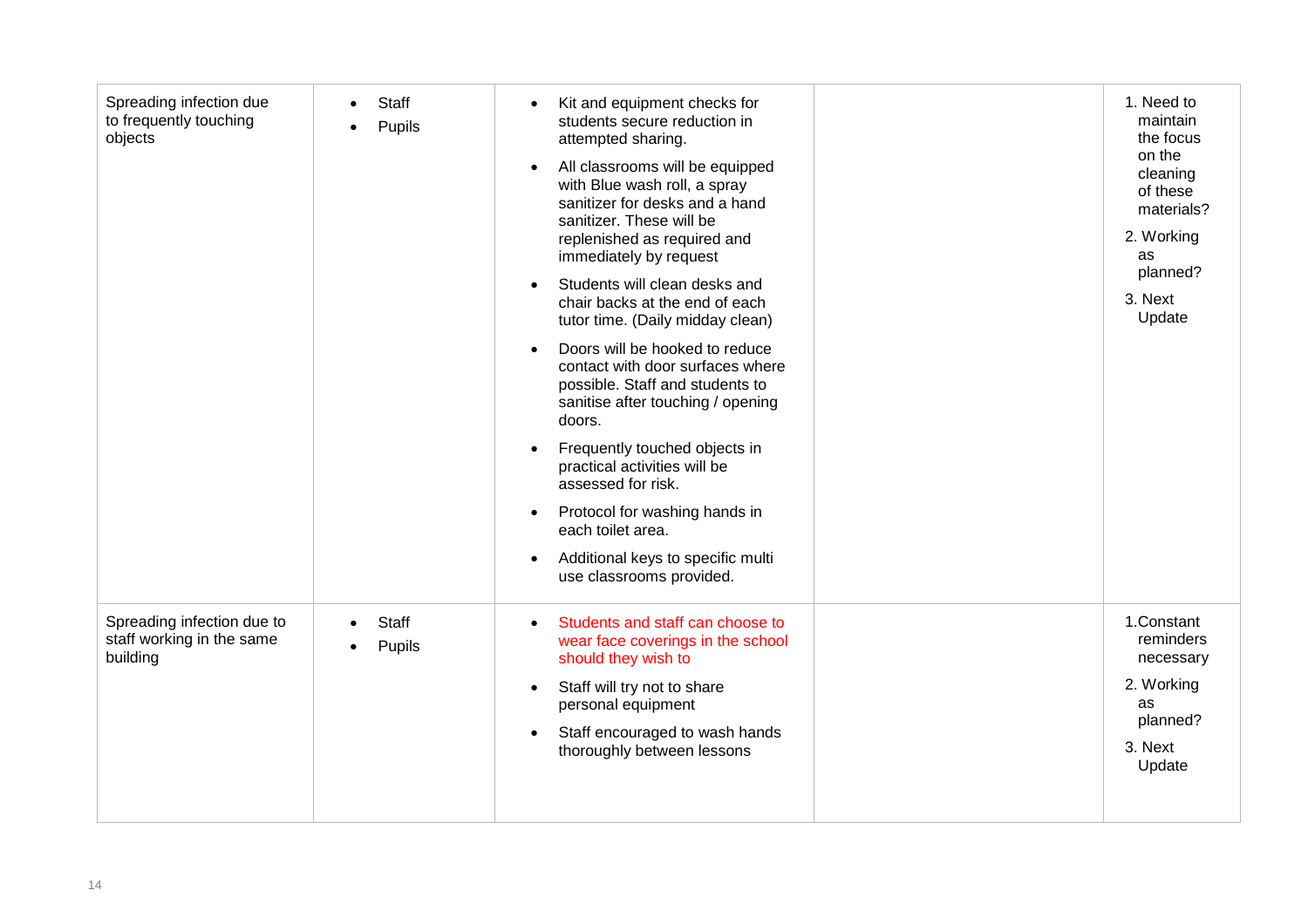| Staff will wash /sanitise after<br>$\bullet$<br>using communal /public spaces<br>e.g. Photocopier / kettle                                                                                         |  |
|----------------------------------------------------------------------------------------------------------------------------------------------------------------------------------------------------|--|
| Social distance to be considered<br>$\bullet$<br>/ maintained (over 1 meter)<br>when having professional<br>discussions. Max 10 minutes,                                                           |  |
| Staff to ensure that the staff<br>$\bullet$<br>social spaces are ventilated<br>regularly                                                                                                           |  |
| Staff to engage in Covid training<br>$\bullet$<br>and maintain vigilance in<br>following procedure                                                                                                 |  |
| Inform CD or VNW immediately<br>$\bullet$<br>if experiencing symptoms of<br>Covid 19 or have come into<br>close contact with someone<br>experiencing symptoms                                      |  |
| Staff must not attempt to come<br>$\bullet$<br>to the Academy if experiencing<br>symptoms of Covid 19 or LFT<br>testing is positive. (in such<br>cases a PCR test should be<br>taken if possible). |  |
| Staff to inform LK, Line<br>$\bullet$<br>Management or Senor staff<br>where actions to mitigate risk<br>are insufficient, and / or<br>additional / more protective<br>measures are possible        |  |
| Staff to support each other (well<br>$\bullet$<br>being) by sharing concerns /<br>anxieties or suggestions for<br>further enhanced procedures if<br>they identify relevant areas                   |  |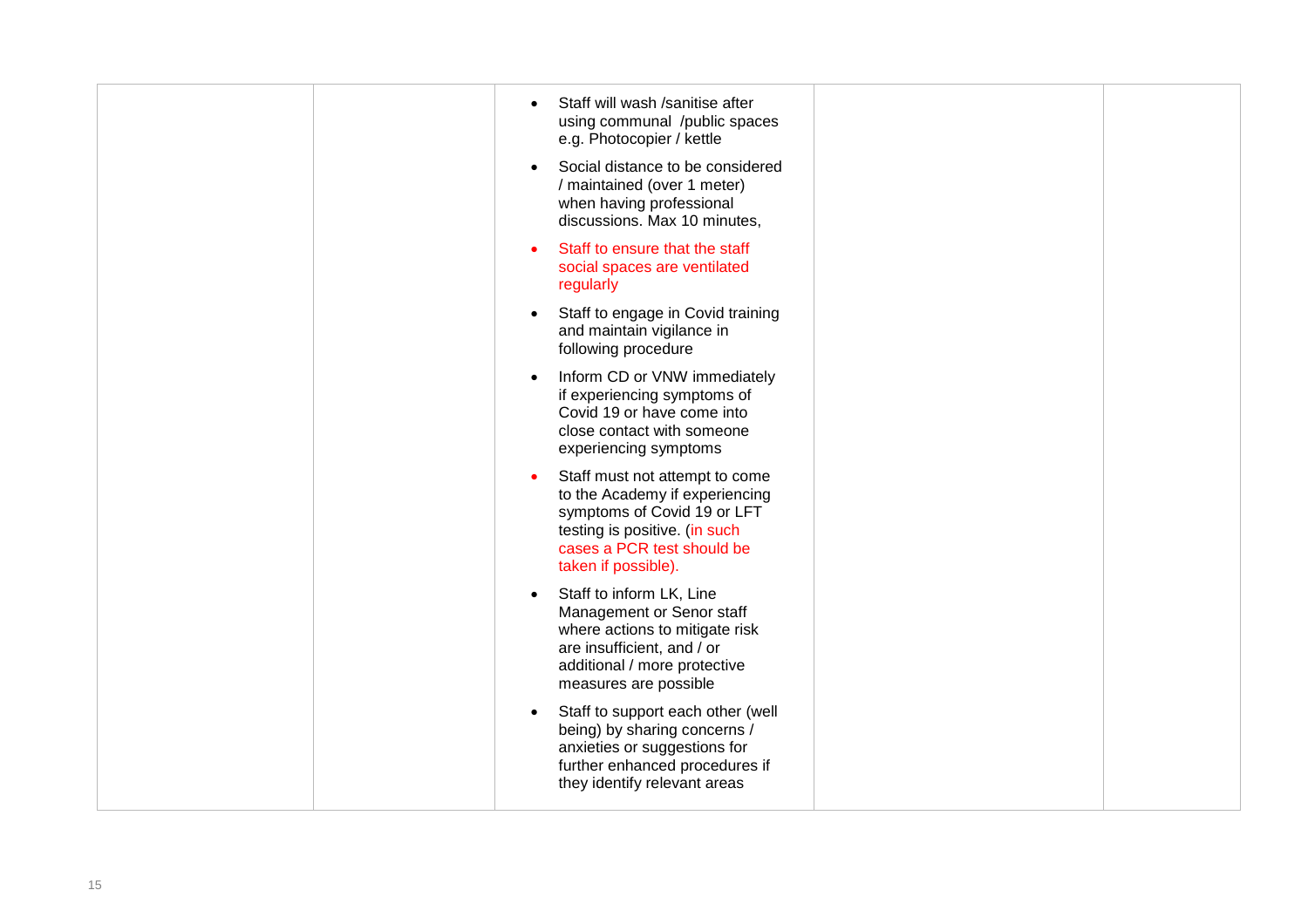| Spreading infection due to<br>students learning in the<br>same building. | <b>Staff</b><br>Pupils | Staff and students may wear<br>$\bullet$<br>protective equipment / face<br>coverings in class if they choose<br>to.<br>Students may choose to wear<br>$\bullet$<br>gloves - they must make their<br>own provision for this<br>Students will sanitise hands<br>$\bullet$<br>prior to entering the building.<br>Students will try not to share<br>$\bullet$<br>equipment<br>Students will clean their<br>$\bullet$<br>workspace and chair backs at<br>the end of every lesson and<br>tutor time every day.<br>Students will respect the Covid<br>$\bullet$<br>rules and procedures of the<br>Academy. | 1. Face<br>face<br>coverings<br>have<br>been<br>provided<br>to school<br>via the<br><b>DFE</b><br>Covid<br>website<br>2. Working<br>as<br>planned?<br>3. Next<br>Update |
|--------------------------------------------------------------------------|------------------------|-----------------------------------------------------------------------------------------------------------------------------------------------------------------------------------------------------------------------------------------------------------------------------------------------------------------------------------------------------------------------------------------------------------------------------------------------------------------------------------------------------------------------------------------------------------------------------------------------------|-------------------------------------------------------------------------------------------------------------------------------------------------------------------------|
| Spreading infection due to<br>poor student behavior                      | Pupils<br><b>Staff</b> | Students will follow the BA covid<br>$\bullet$<br>practices to mitigate Covid risk.<br>Staff will follow the Academy -<br>$\bullet$<br><b>Engagement for Learning Policy</b><br>and The Engagement for<br>Learning - Covid 19 Appendix.                                                                                                                                                                                                                                                                                                                                                             | 1. Effective?<br>2. Working<br>as<br>planned?<br>3. Next<br>Update                                                                                                      |
| Spreading infection due to<br>lack of safe practice when<br>having lunch | Pupils<br>Staff        | Students will be encouraged to<br>$\bullet$<br>bring their own lunch and<br>snacks from home. Canteen<br>areas will provide all food in<br>wrapped materials.<br>Students must sit to eat,                                                                                                                                                                                                                                                                                                                                                                                                          | 1. Effective?<br>2. Working<br>as<br>planned?<br>3. Next<br>Update                                                                                                      |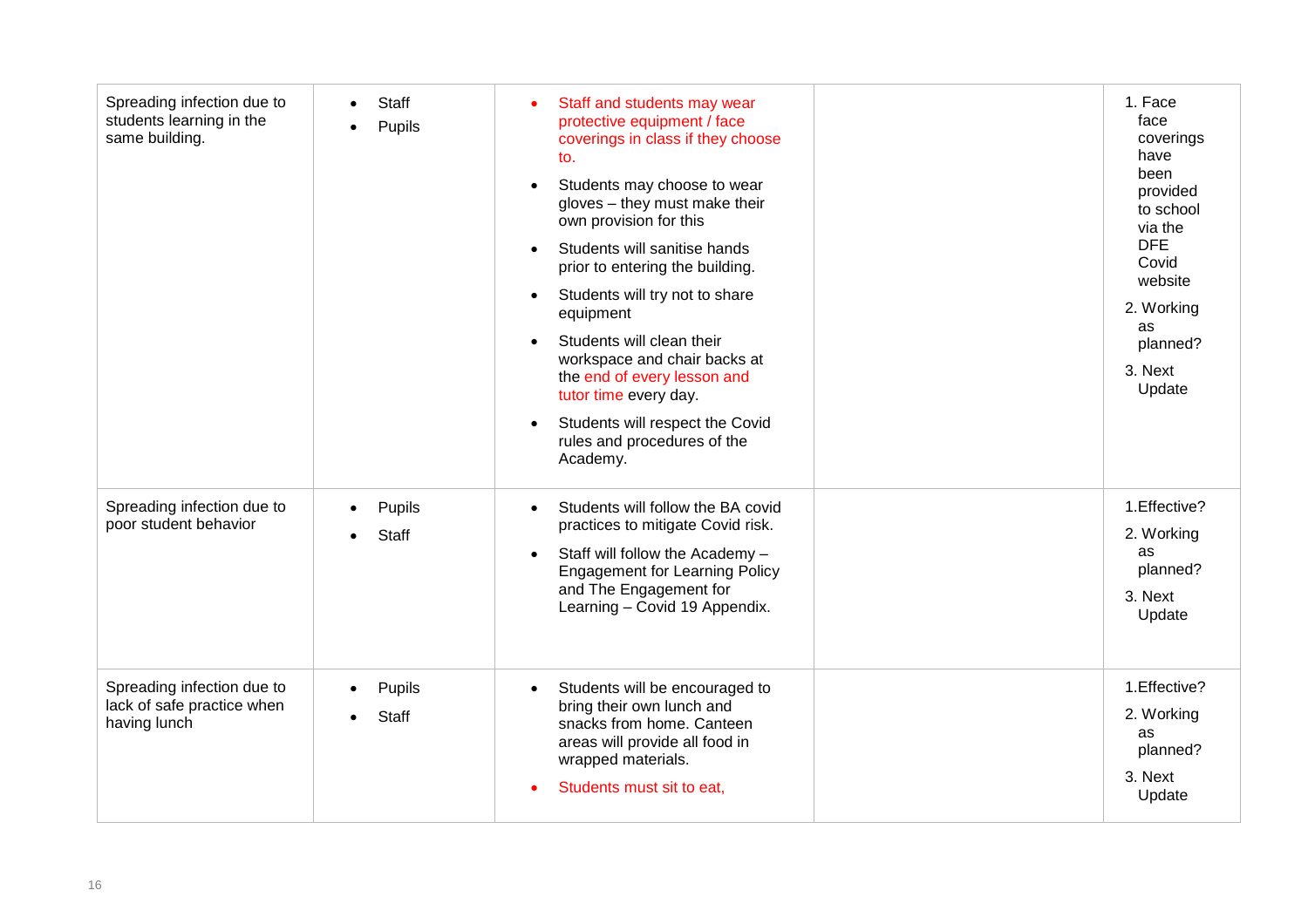|                            |                                           | Students will be able to access<br>$\bullet$<br>food at 3 different locations $-2$<br>within the building and one<br>outside to maintain social<br>distance.<br>See Food Company "Annette's"<br>$\bullet$<br>RA.               |                                                                    |
|----------------------------|-------------------------------------------|--------------------------------------------------------------------------------------------------------------------------------------------------------------------------------------------------------------------------------|--------------------------------------------------------------------|
| Positive Covid 19 contact. | Staff<br>$\bullet$<br>Pupils<br>$\bullet$ | Immediate cleaning of spaces<br>$\bullet$<br>will be undertaken where<br>students / staff with symptoms<br>has been identified.<br>Where outbreak numbers are<br>$\bullet$<br>indicated. Zoono Cleaning will<br>be considered. | 1. Effective?<br>2. Working<br>as<br>planned?<br>3. Next<br>Update |

This Version : February 2022 - (Covid-19 Response: Living with Covid)

Update as Government Guidance Dictates.

## **What do we mean by a 'contact'?**

A 'contact' is a person who has been close to someone who has tested positive for COVID-19 anytime from 2 days before the person was symptomatic up to 10 days from onset of symptoms (this is when they are infectious to others). For example, a contact can be:

- People who spend significant time in the same household as a person who has tested positive for COVID-19
- Sexual partners
- A person who has had face-to-face contact (within one metre), with someone who has tested positive for COVID-19, including:
	- being coughed on
	- having a face-to-face conversation within one metre
	- having skin-to-skin physical contact, or
	- contact within one metre for one minute or longer without face-to-face contact